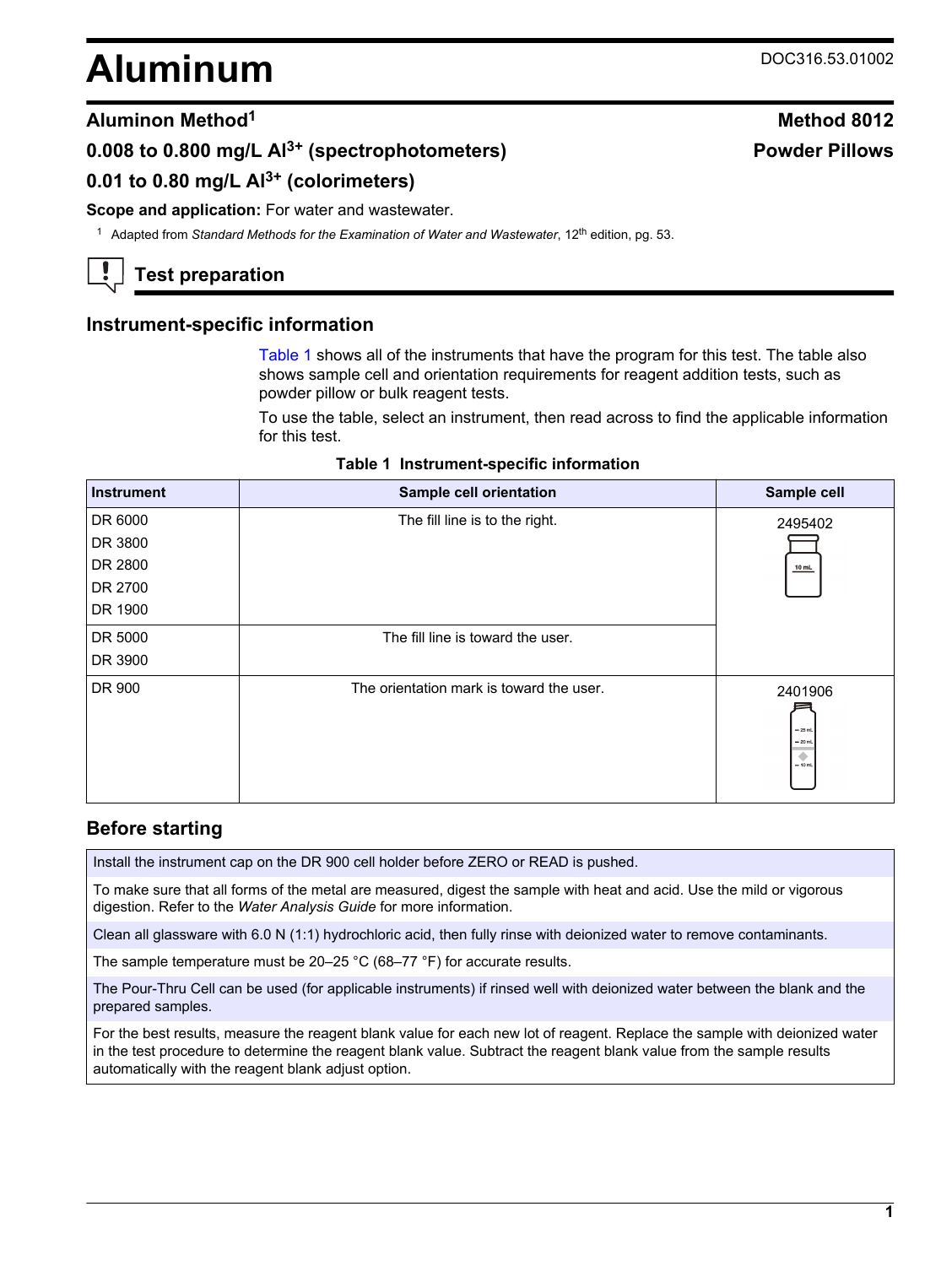Review the Safety Data Sheets (MSDS/SDS) for the chemicals that are used. Use the recommended personal protective equipment.

Dispose of reacted solutions according to local, state and federal regulations. Refer to the Safety Data Sheets for disposal information for unused reagents. Refer to the environmental, health and safety staff for your facility and/or local regulatory agencies for further disposal information.

# **Items to collect**

| <b>Description</b>                                                                                                                   | Quantity |
|--------------------------------------------------------------------------------------------------------------------------------------|----------|
| AluVer 3 <sup>1</sup> Aluminum Reagent Powder Pillow                                                                                 |          |
| Ascorbic Acid Powder Pillow                                                                                                          |          |
| Bleaching 3 Reagent Powder Pillow                                                                                                    |          |
| Mixing cylinder, graduated, 50 mL, with glass stopper                                                                                |          |
| Sample cells. For information about sample cells, adapters or light shields, refer to Instrument-<br>specific information on page 1. | 2        |

Refer to [Consumables and replacement items](#page-5-0) on page 6 for order information.

# **Sample collection and storage**

- Collect samples in clean glass or plastic bottles that have been cleaned with 6 N (1:1) hydrochloric acid and rinsed with deionized water.
- To preserve samples for later analysis, adjust the sample pH to less than 2 with concentrated nitric acid (approximately 2 mL per liter). No acid addition is necessary if the sample is tested immediately.
- Keep the preserved samples at room temperature for a maximum of 6 months.
- Before analysis, adjust the pH to 3.5–4.5 with 5 N sodium hydroxide solution.
- Correct the test result for the dilution caused by the volume additions.

## **Powder pillow procedure**



**1.** Start program **10 Aluminum Alumin**. For information about sample cells, adapters or light shields, refer to [Instrument](#page-0-0)[specific information](#page-0-0) on page 1.

*Note: Although the program name can be different between instruments, the program number does not change.*



**2.** Fill a mixing cylinder to the 50-mL mark with sample.



**3.** Add the contents of one Ascorbic Acid Powder Pillow.



**4.** Put the stopper on the mixing cylinder. Invert the mixing cylinder several times to dissolve the powder.

<sup>&</sup>lt;sup>1</sup> AluVer is a registered trademark of Hach Company.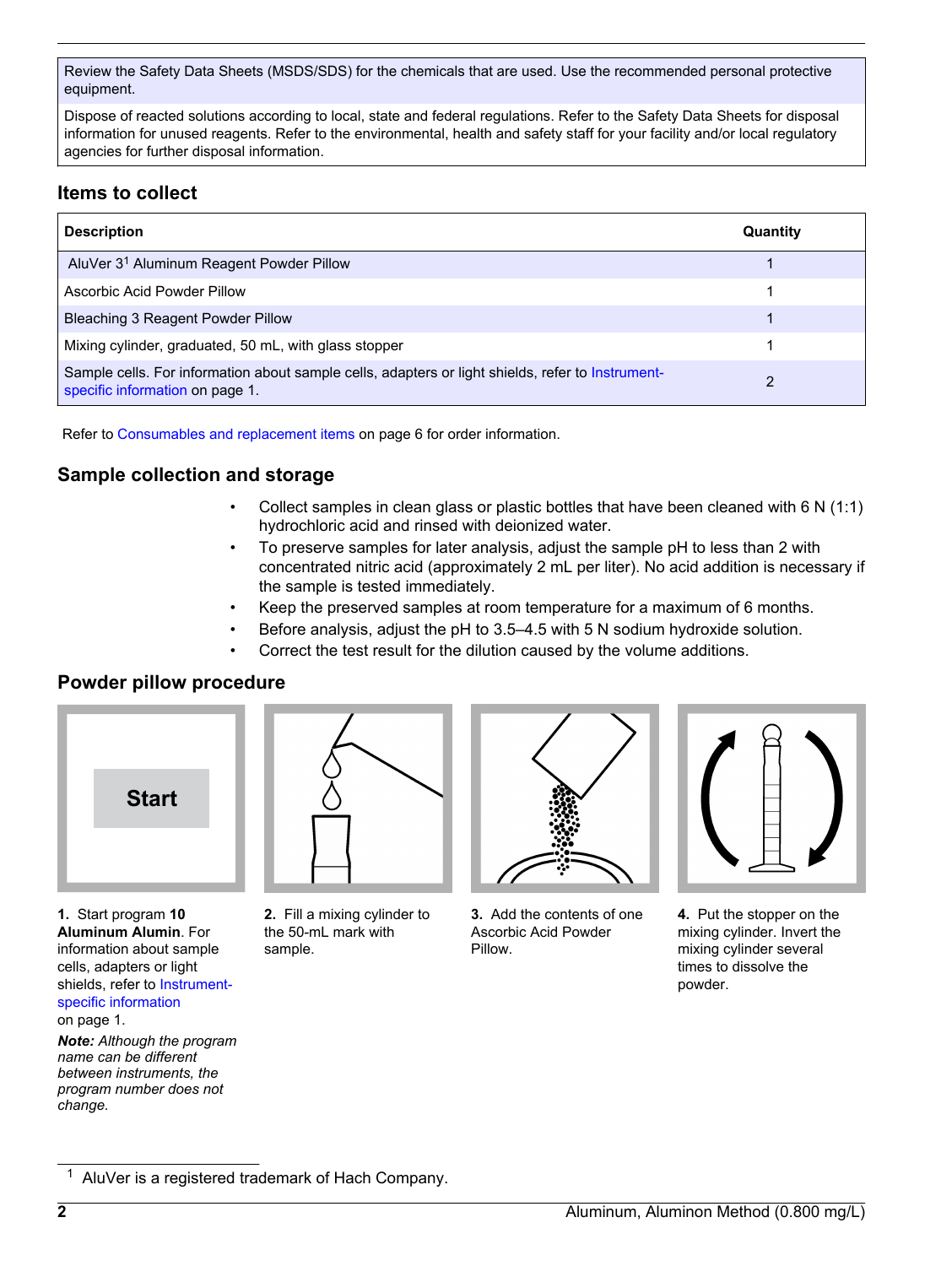

**5.** Add one AluVer 3 Aluminum reagent powder pillow. An orange to orange-red color shows if aluminum is present.



**6.** Start the instrument timer. A 1‑minute reaction time starts.



**7.** Invert the cylinder repeatedly during the reaction time. Undissolved powder will cause inconsistent results.



**8. Prepare the blank:** Pour 10 mL of the reacted sample into a sample cell.



**9.** Add one Bleaching 3 Reagent powder pillow to the blank.



**10.** Start the instrument timer. A 30‑second reaction time starts.



**11.** Swirl the sample cell vigorously. The solution will show a light to medium orange.



**12.** Start the instrument timer. A 15‑minute reaction time starts.



**13. Prepare the sample:** Pour 10 mL of solution from the cylinder into a second sample cell.



**14.** When the timer expires, clean the blank sample cell.



**15.** Insert the blank into the cell holder.



**16.** Push **ZERO**. The display shows 0.00 or 0.000 mg/L  $Al^{3+}$ .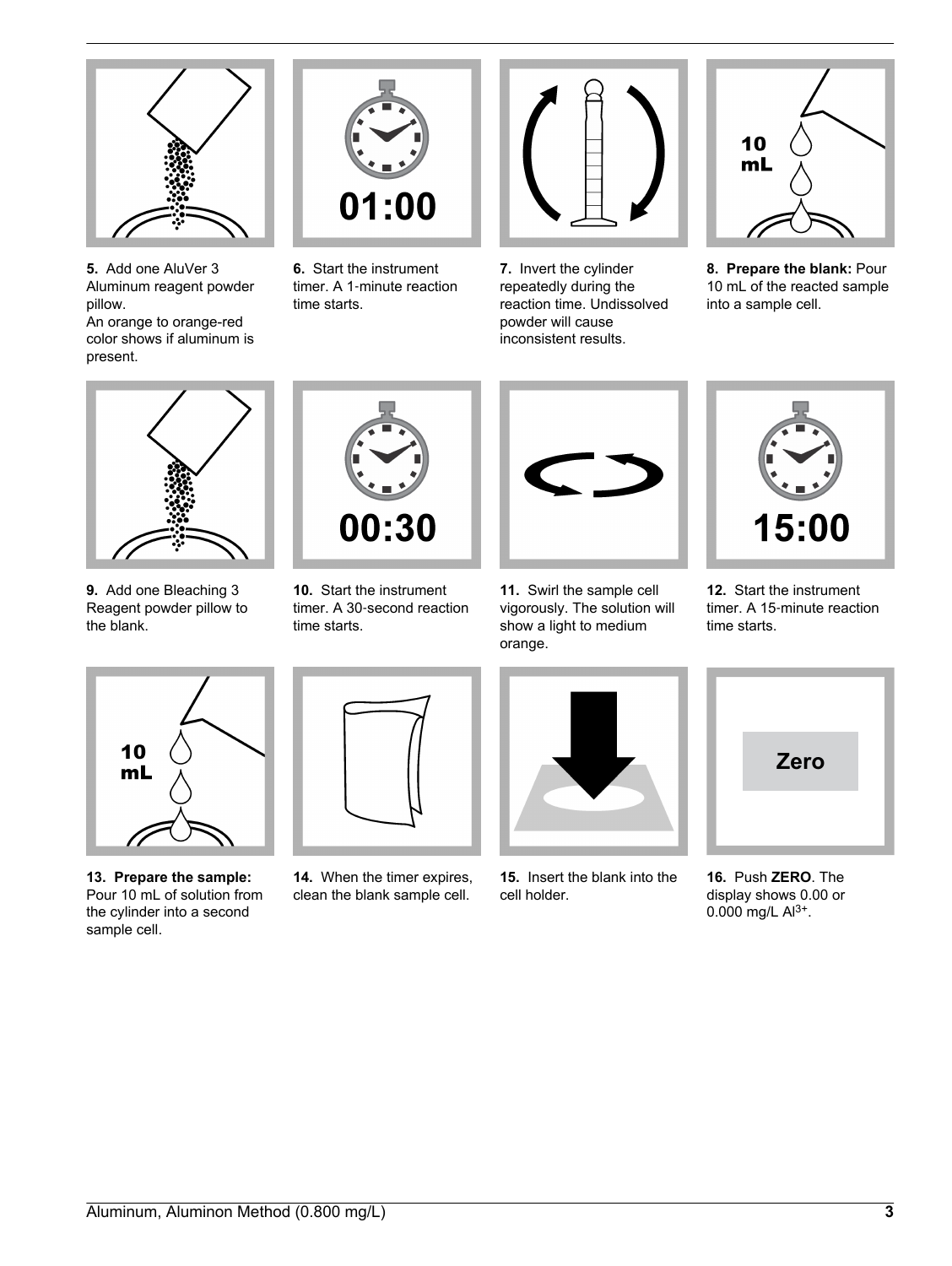

**17.** Clean the prepared sample cell.



**18.** Within 5 minutes after the timer expires, insert the prepared sample into the cell holder.



**19.** Push **READ**. Results show in mg/L  $Al^{3+}$ .



**20.** Immediately clean the graduated cylinder and sample cells with soapy water and a brush. Rinse with deionized water.

# **Interferences**

| Interfering<br>substance | Interference level                                                                                                                                                                                                                                                                                                                                                                                                                                                                          |
|--------------------------|---------------------------------------------------------------------------------------------------------------------------------------------------------------------------------------------------------------------------------------------------------------------------------------------------------------------------------------------------------------------------------------------------------------------------------------------------------------------------------------------|
| Acidity                  | More than 300 mg/L as CaCO <sub>3</sub> . Pre-treat samples that have more than 300 mg/L acidity as CaCO <sub>3</sub> as<br>follows:                                                                                                                                                                                                                                                                                                                                                        |
|                          | Add 1 drop of m-Nitrophenol Indicator Solution to 50 mL of fresh sample.<br>1.<br>Add 1 drop of 5.0 N Sodium Hydroxide Standard Solution. Put the stopper on the cylinder. Invert to<br>2.<br>mix. Repeat as often as necessary until the color changes from colorless to yellow.<br>Add 1 drop of 5.25 N Sulfuric Acid Standard Solution to change the solution from yellow to<br>3.<br>colorless. Use this treated sample in the test procedure.                                          |
| Alkalinity               | 1000 mg/L as CaCO <sub>3</sub> . Pre-treat samples that have higher alkalinity concentrations as follows:<br>Add 1 drop of m-Nitrophenol Indicator Solution to 50 mL of fresh sample. A yellow color indicates<br>1.<br>excessive alkalinity.<br>Add 1 drop of 5.25 N Sulfuric Acid Standard Solution. Put the stopper on the cylinder. Invert to mix.<br>2.<br>If the yellow color continues, repeat until the sample becomes colorless. Use this treated sample in<br>the test procedure. |
| Fluoride                 | Interferes at all levels. Refer to Fluoride interference on page 4.                                                                                                                                                                                                                                                                                                                                                                                                                         |
| Iron                     | More than 20 mg/L                                                                                                                                                                                                                                                                                                                                                                                                                                                                           |
| Phosphate                | More than 50 mg/L                                                                                                                                                                                                                                                                                                                                                                                                                                                                           |
| Polyphosphate            | Polyphosphate interferes at all levels and causes negative errors and must not be present. The sample<br>must be pre-treated with acid hydrolysis before the test is started to convert polyphosphate to<br>orthophosphate. Use the Phosphorus, Acid Hydrolyzable Digestion procedure.                                                                                                                                                                                                      |

#### **Fluoride interference**

Fluoride forms complexes with aluminum and interferes at all levels. If the fluoride concentration of the sample is known, use [Figure 1](#page-4-0) to find the actual aluminum concentration.

To use the fluoride interference graph:

- **1.** On the top of the graph, find the aluminum result from the test procedure.
- **2.** On the left side of the graph, find the fluoride concentration of the sample.
- **3.** Go along the grid lines to find the point on the graph where the values intersect.
- **4.** Go along the curved lines on either side of the intersect point to find the actual aluminum concentration on the bottom of the graph. *Example: The aluminum test result is 0.7 mg/L Al3+ and the fluoride concentration is 1 mg/L F– . The 0.7 mg/L Al3+ grid line intersects with the 1 mg/L F– grid line between*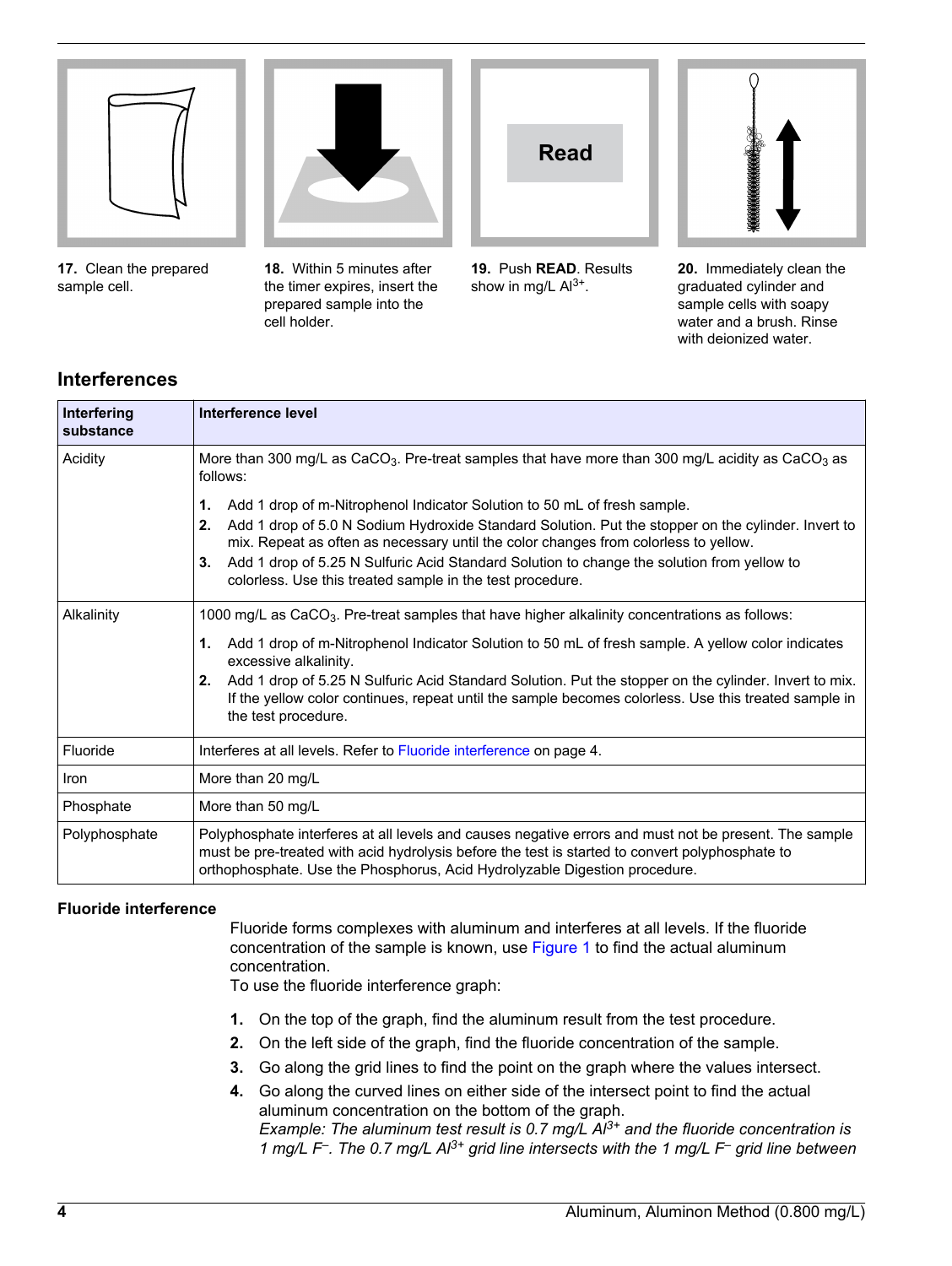*the 1.2 and 1.3 mg/L Al3+ curves. In this example, the actual aluminum concentration is 1.27 mg/L.*

<span id="page-4-0"></span>



# **Accuracy check**

#### **Standard additions method (sample spike)**

Use the standard additions method (for applicable instruments) to validate the test procedure, reagents and instrument and to find if there is an interference in the sample. Items to collect:

- 50-mg/L Aluminum Voluette® Ampule Standard
- Ampule breaker
- Pipet, TenSette®, 0.1–1.0 mL and tips
- Mixing cylinders (3)
- **1.** Use the test procedure to measure the concentration of the sample, then keep the (unspiked) sample in the instrument.
- **2.** Go to the Standard Additions option in the instrument menu.
- **3.** Select the values for standard concentration, sample volume and spike volumes.
- **4.** Open the standard solution.
- **5.** Prepare three spiked samples: use the TenSette pipet to add 0.1 mL, 0.2 mL and 0.3 mL of the standard solution, respectively, to three 50-mL portions of fresh sample. Mix well.
- **6.** Use the test procedure to measure the concentration of each of the spiked samples. Start with the smallest sample spike. Measure each of the spiked samples in the instrument.
- **7.** Select **Graph** to compare the expected results to the actual results.

*Note: If the actual results are significantly different from the expected results, make sure that the sample volumes and sample spikes are measured accurately. The sample volumes and sample spikes that are used should agree with the selections in the standard additions menu. If the results are not within acceptable limits, the sample may contain an interference.*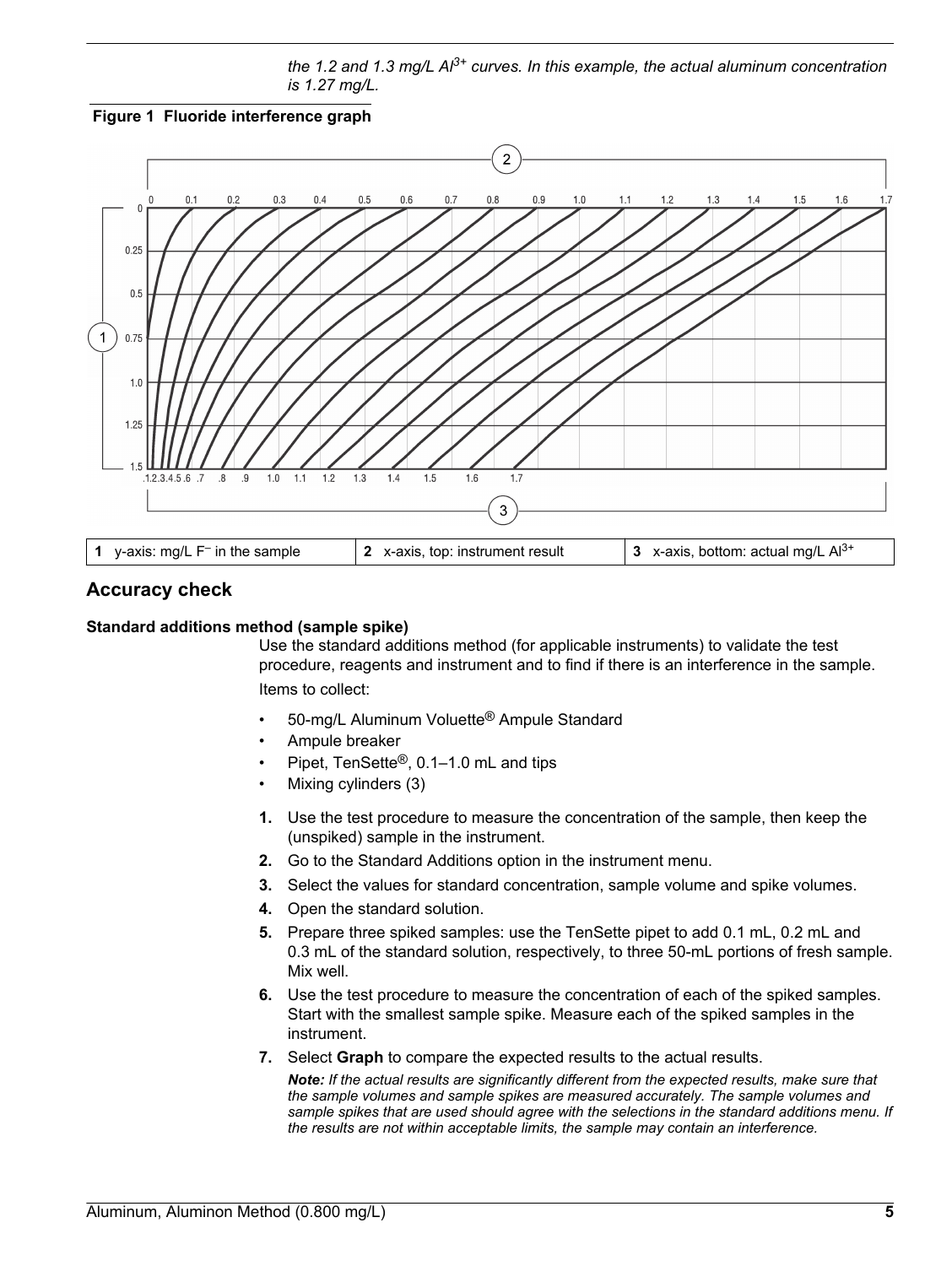#### <span id="page-5-0"></span>**Standard solution method**

Use the standard solution method to validate the test procedure, the reagents and the instrument.

Items to collect:

- 100-mg/L aluminum standard solution
- 250-mL volumetric flask, Class A
- 1.00-mL volumetric pipet, Class A and pipet filler safety bulb
- Deionized water
- **1.** Prepare a 0.4 mg/L aluminum standard solution as follows:
	- **a.** Use a pipet to add 1.00 mL of 100-mg/L aluminum standard solution into the volumetric flask. *(Alternate preparation: Use a pipet to add 0.8 mL of a 50-mg/L aluminum standard solution into a 100-mL volumetric flask.)*
	- **b.** Dilute to the mark with deionized water. Mix well. Prepare this solution daily.
- **2.** Use the test procedure to measure the concentration of the prepared standard solution.
- **3.** Compare the expected result to the actual result.

*Note: The factory calibration can be adjusted slightly with the standard adjust option so that the instrument shows the expected value of the standard solution. The adjusted calibration is then used for all test results. This adjustment can increase the test accuracy when there are small variations in the reagents or instruments.*

# **Method performance**

The method performance data that follows was derived from laboratory tests that were measured on a spectrophotometer during ideal test conditions. Users can get different results under different test conditions.

| Program | <b>Standard</b>     | Precision (95% confidence interval) | <b>Sensitivity</b><br>Concentration change per 0.010 Abs change |
|---------|---------------------|-------------------------------------|-----------------------------------------------------------------|
| 10      | 0.40 mg/L $Al^{3+}$ | 0.385-0.415 mg/L $Al^{3+}$          | 0.008 mg/L $Al^{3+}$                                            |

## **Summary of method**

Aluminon indicator combines with aluminum in the sample to form a red-orange color. The intensity of color is proportional to the aluminum concentration. Ascorbic acid is added before the AluVer 3 reagent to remove iron interference. To establish a reagent blank, the sample is divided after the addition of the AluVer 3. Bleaching 3 Reagent is then added to one-half of the divided sample to bleach out the color of the aluminum aluminon complex. The AluVer 3 Aluminum Reagent, packaged in powder form, shows exceptional stability and is applicable for fresh water applications. The measurement wavelength is 522 nm for spectrophotometers or 520 nm for colorimeters.

## **Consumables and replacement items**

#### **Required reagents**

| <b>Description</b>                                   | <b>Quantity/test</b> | Unit          | Item no. |
|------------------------------------------------------|----------------------|---------------|----------|
| Aluminum Reagent Set, includes:                      |                      | 100 tests     | 2242000  |
| AluVer 3 Aluminum Reagent <sup>2</sup> Powder Pillow |                      | $100$ /p $kg$ | 1429099  |
| Ascorbic Acid Powder Pillow                          |                      | $100$ /p $kg$ | 1457799  |
| Bleaching 3 Reagent Powder Pillow                    |                      | $100$ /p $ka$ | 1429449  |
| Hydrochloric Acid Solution, 6.0 N (1:1)              | varies               | 500 mL        | 88449    |
| Water, deionized                                     | varies               | 4 L           | 27256    |

<sup>2</sup> AluVer is a registered trademark of Hach Company.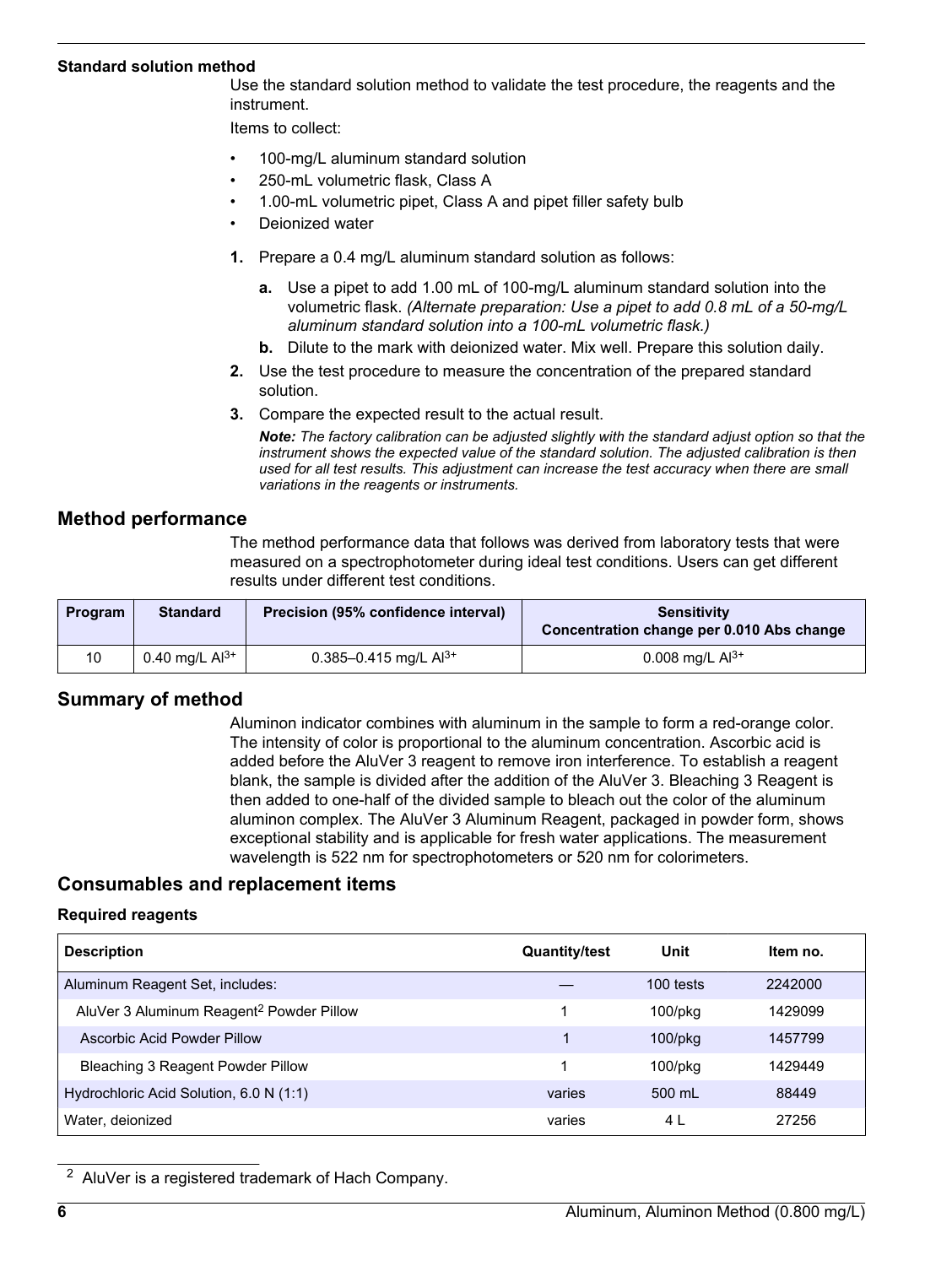# **Required apparatus**

| <b>Description</b>                                    | <b>Quantity/test</b> | Unit | Item no. |
|-------------------------------------------------------|----------------------|------|----------|
| Mixing cylinder, graduated, 50 mL, with glass stopper |                      | each | 189641   |

# **Recommended standards and apparatus**

| <b>Description</b>                                               | Unit             | Item no. |
|------------------------------------------------------------------|------------------|----------|
| Aluminum Standard Solution, 100-mg/L as Al <sup>3+</sup>         | $100$ mL         | 1417442  |
| Aluminum Standard Solution, 10-mg/L as Al <sup>3+</sup>          | $100 \mathrm{m}$ | 2305842  |
| Aluminum Standard Solution, 10-mL Voluette Ampule, 50 mg/L as Al | $16$ /p $kg$     | 1479210  |
| Ampule Breaker, 10-mL Voluette Ampules                           | each             | 2196800  |

# **Optional reagents and apparatus**

| <b>Description</b>                        | Unit       | Item no. |
|-------------------------------------------|------------|----------|
| Flask, volumetric, Class A, 100 mL, glass | each       | 1457442  |
| Flask, volumetric, Class A, 250 mL        | each       | 1457446  |
| Liqui-Nox Phosphate-free detergent        | 946 mL     | 2088153  |
| m-Nitrophenol Indicator Solution          | 100 mL     | 247632   |
| Nitric Acid Solution, 1:1                 | 500 mL     | 254049   |
| Paper, pH, 0–14 pH range                  | $100$ /pkg | 2601300  |
| Pipet, TenSette, 0.1-1.0 mL               | each       | 1970001  |
| Pipet tips for TenSette Pipet, 0.1-1.0 mL | 50/pkg     | 2185696  |
| Sodium Hydroxide Solution, 5 N            | 50 mL      | 245026   |
| Sulfuric Acid Standard Solution, 5.25 N   | 100 mL     | 244932   |
| Test tube brush                           | each       | 69000    |